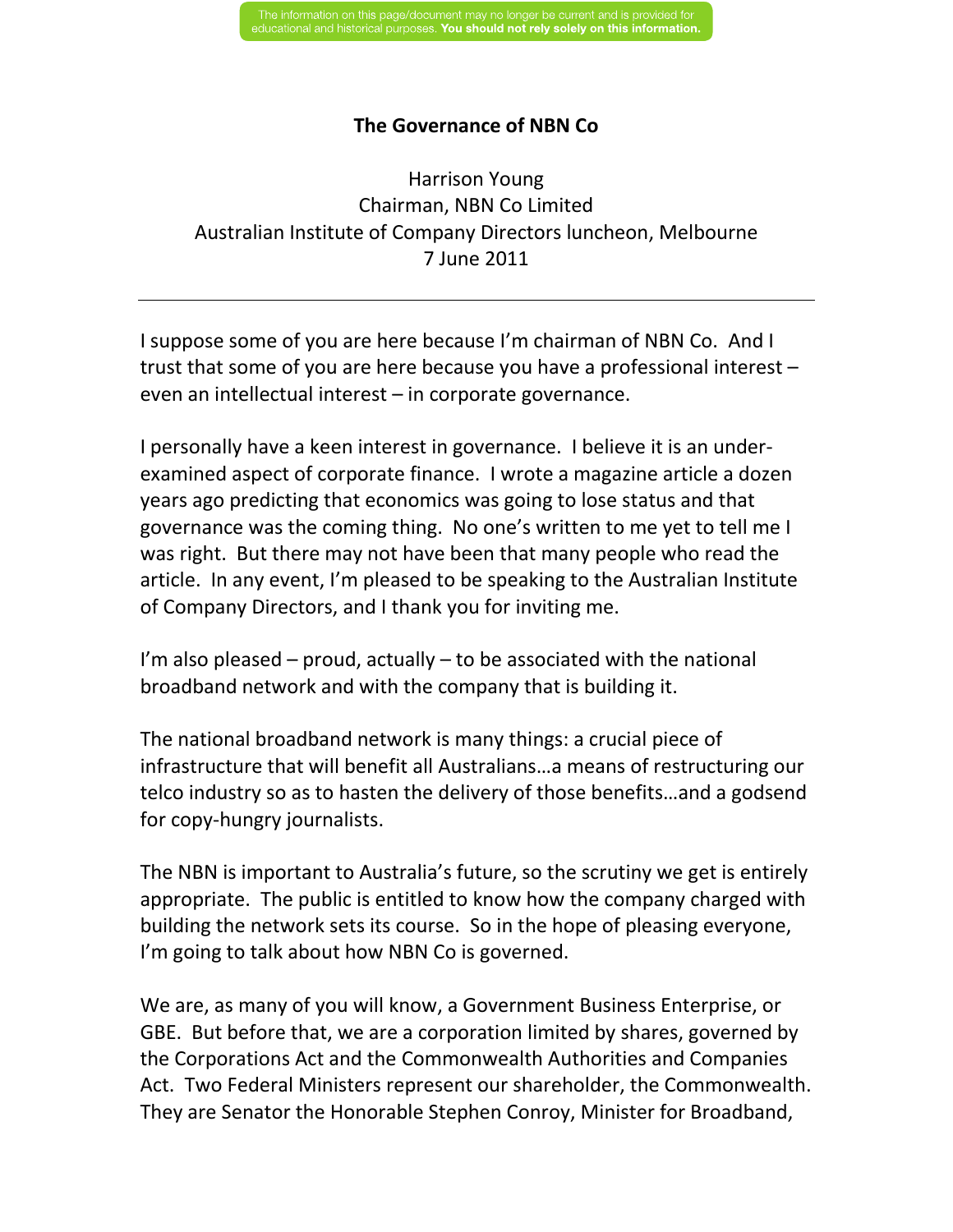Communications and the Digital Economy, and Senator the Honorable Penny Wong, Minister for Finance and Deregulation. However, as NBN Co is a Corporations Act company, the Board's foundation responsibilities are no different from those of any other company's board. Directors have a duty of care and diligence and a duty of loyalty. We must ensure we can meet our financial obligations. And we must act in the company's best interests.

What are those interests? What is our purpose? To answer those questions we must look to our shareholder, the Commonwealth. I emphasize the Commonwealth because we are apolitical and subject to the control and direction of the Government of the day.

So what has the Government told us it wants?

Our Constitution specifies – and I quote – that "the Company's objects are to roll out, operate and maintain a national wholesale broadband network while working closely with the Commonwealth during the implementation study in order to facilitate the implementation of Australian Government broadband policy and regulation."

Those of you who follow the telco industry will remember the Implementation Study. The Government commissioned McKinsey & Company and KPMG to figure out what a national broadband network should look like and what it might cost. That work went on in parallel with the creation of NBN Co and the company's own planning. These two preparatory endeavors were expected to share insights – and did so.

By the time I joined the board, in March of 2010, the Implementation Study had been delivered. In my appointment letter, Minister Conroy articulated his expectation – and again I quote – "that NBN Co will…actively engage and consult with Government on broadband policy and support the Government's broadband policy initiatives…."

I go through all that language to demonstrate that, from the beginning, NBN Co has been designed as both an operating entity and a sort of think tank, which receives and tests and tries to carry into practical effect developing Government policy. Although the Department of Broadband,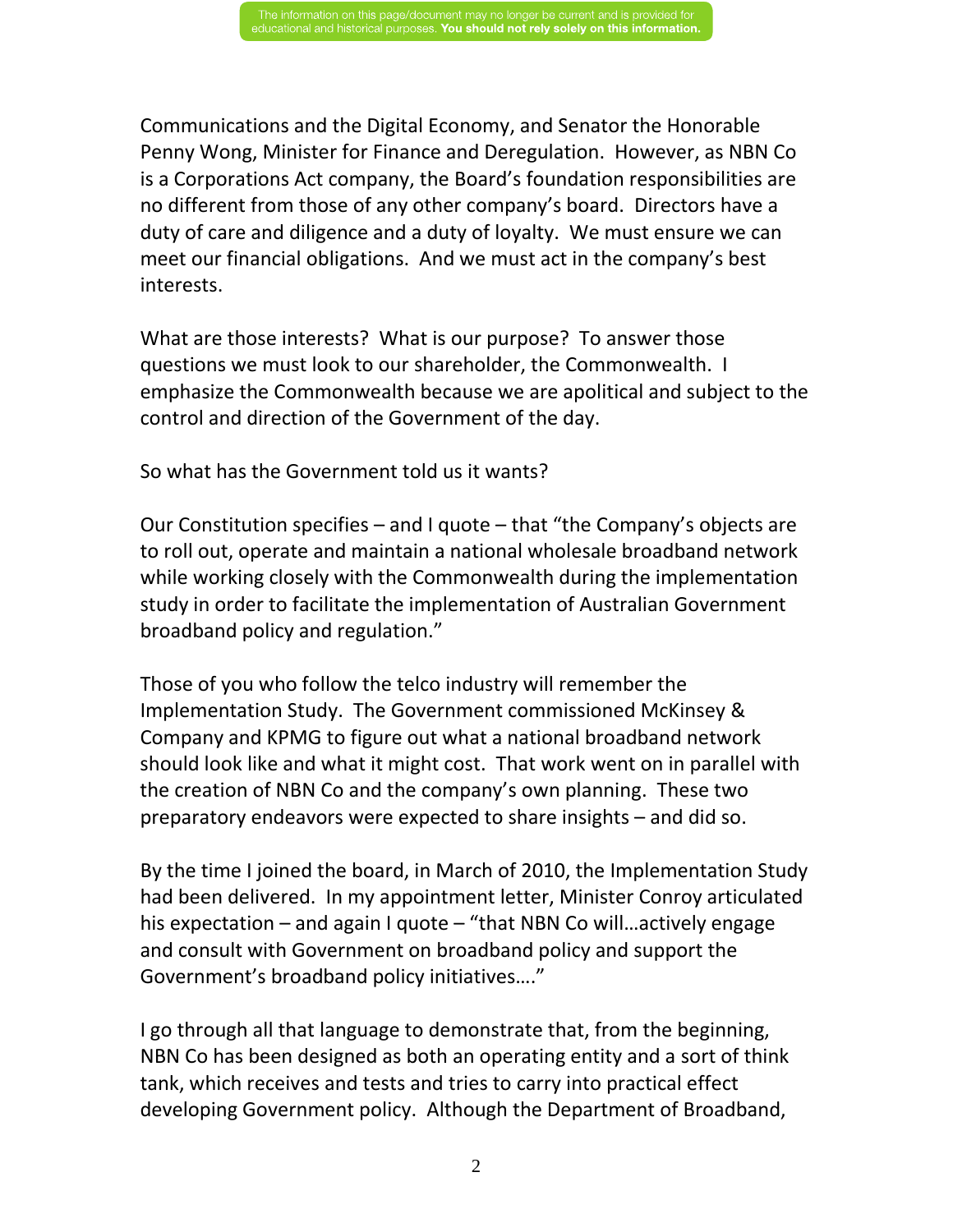Communications and the Digital Economy, representing our portfolio shareholder Minister, has primary responsibility for policy development, contributing a practitioner's perspective to that work stream is clearly part of our purpose.

For the benefit of those present who do not follow the industry, I should perhaps explain that, for at least 20 years, the Holy Grail of telco policy has been separating Telstra's wholesale and retail arms. To quote Graeme Samuel, Chairman of the ACCC – and it's always a good idea to listen to your regulator – he gave a speech in April of this year where he said, "…Telstra has become one of the most highly integrated telecommunications companies in the world, with vertical and horizontal interests. The ACCC has long said that competition in the industry has not developed to the extent initially envisaged when markets were first deregulated because of the highly integrated industry structure." Unquote.

Legislation recently passed attacks this issue head-on. Either Telstra structurally separates or it functionally separates. Functional separation means rejigging its organization and accounting systems, and setting up an independent Oversight and Equivalence Board for the wholesale business, to ensure that it treats its retail cousin and their independent competitors the same . That would be tiresome and expensive. Structural separation could mean spinning off the wholesale business as a separate company – which would also be a challenging task.

Fortunately for Telstra there is another path. They can structurally separate by decommissioning their copper network and migrating households to our fibre network as we roll it out. We like that approach because it accelerates the transition from copper to fibre. We also like it because, as part of the deal, we get to use existing Telstra infrastructure such as pits and ducts and exchanges. This saves us money, reduces our risk and disturbs neighborhoods less, all of which we are prepared to pay for. And as Chairman Samuel put it, "This provides the opportunity to remedy the errors of the past, reshape the industry and ensure that the underlying structural foundations encourage investment and competition…."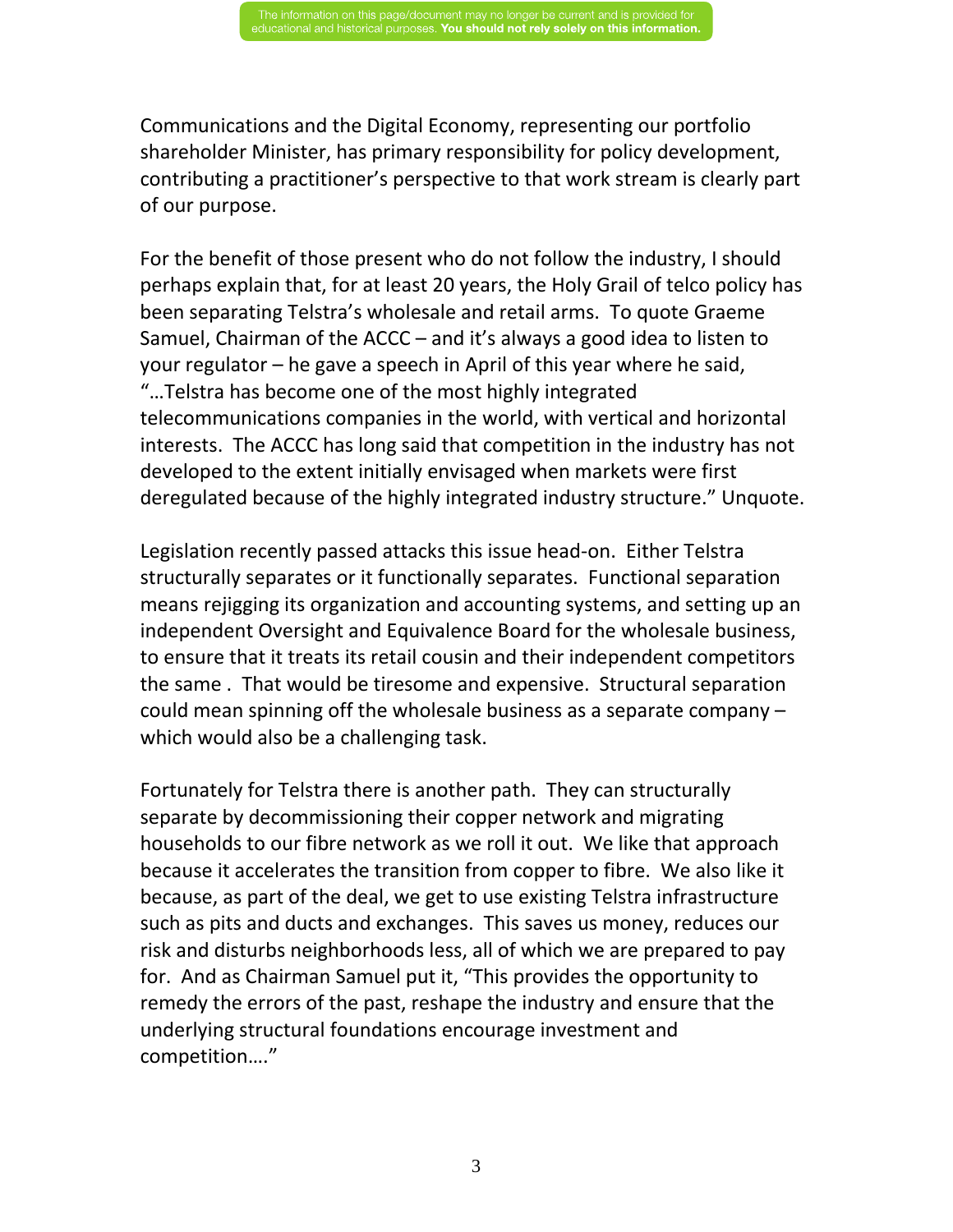So you see, in finding a commercially attractive way of fulfilling our core purpose – rolling out a national broadband network – NBN Co will also be helping the Government attain the Holy Grail. The Board of NBN Co can't assign any financial benefit to the Holy Grail. But it is rather neat, the way it works out.

Structural separation of Telstra's wholesale and retail arms is by no means the only policy objective the Government is pursuing. The biggest benefits of broadbanding Australia will come in the delivery of health and education services…in the way rural and regional towns and households overcome remoteness… and through increased productivity in the small and mediumsize business sector. It turns out – and I like this because it's high tech and low tech at the same time – it turns out you can use high-speed broadband, delivered via satellite, to move your cows from paddock to paddock without the expense of fences. These benefits are all part of our purpose, though they don't hit our financial statements.

Some of you were probably wondering when I'd get to financial outcomes. Let me be clear. This is a thirty- or forty-year project. Anyone who tells you he can see that far into the future is…um…speaking metaphorically. But we do have a detailed multi-decade financial model. It represents our best judgment and it allows us to compare alternative strategies.

Our current projection of financial outcomes is that the internal rate of return on this project is slightly better than 7% per annum. No private sector investors would undertake a project of this character for such a return…which is why the Government is doing it...just as governments build most of the world's infrastructure. But how can the Board of NBN Co approve the project?

The answer is that our Shareholder hasn't given us a return hurdle. They've given us a task and asked us to keep them posted.

To be accurate, they have given us a number of tasks and sub-tasks. (I'll talk about reporting and oversight in a bit.) Our responsibilities are laid out in a document called a "Statement of Expectations." It was sent to us by our Shareholder Ministers, Senator Conroy and Senator Wong. It was sent last December, and reflected the Departments' consideration of the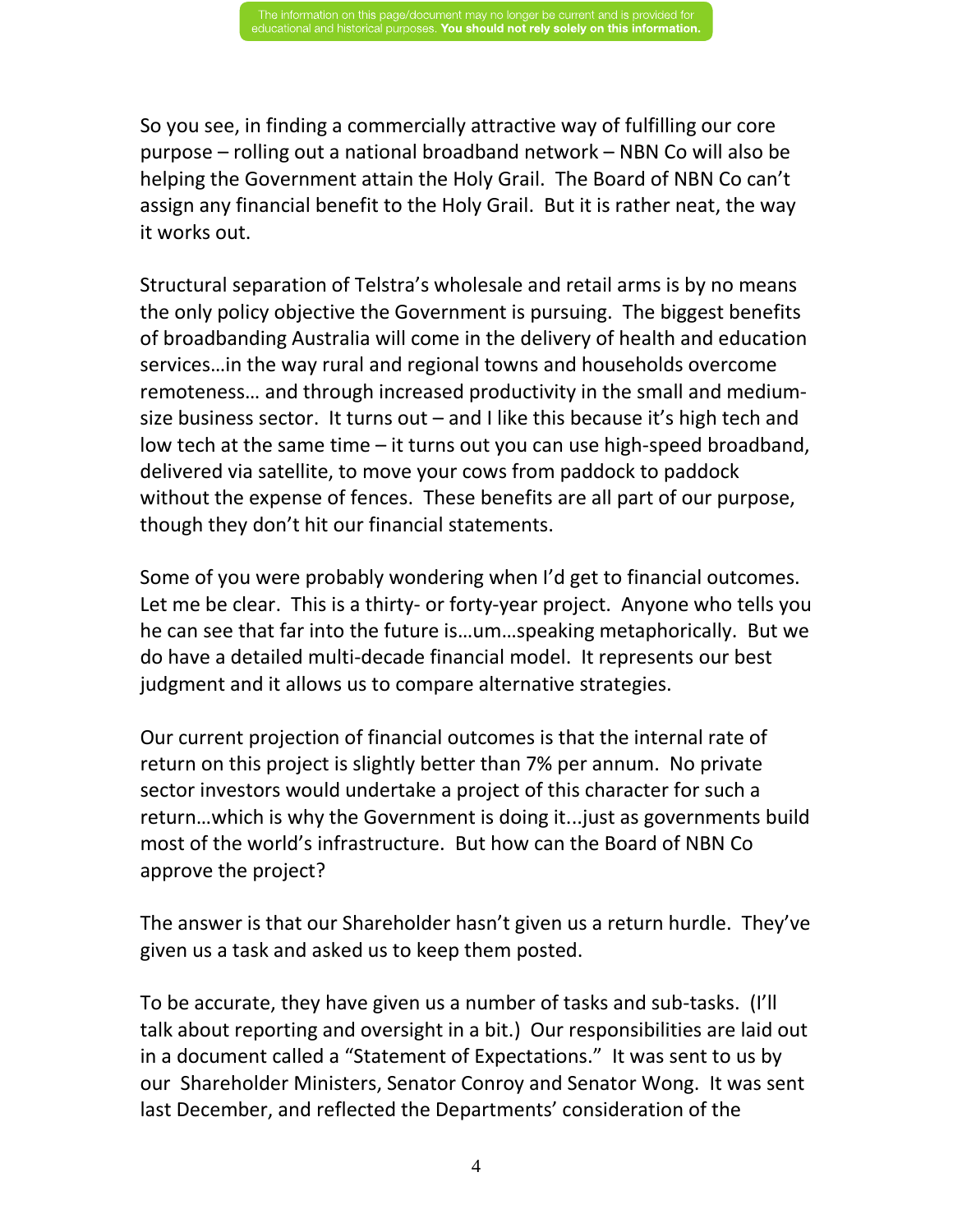Implementation Study and input from NBN Co. It runs to 13 single-spaced pages. And we get further directives from time to time, sometimes in response to questions we ask the Government, sometimes as a result of its own policy development.

Responding to the Statement of Expectations requires us to make commercial judgments and commercial choices within a framework of communicated policy intentions. In this we are not totally different from normal listed companies, whose shareholders want both dividend income and growth, but expect the board to balance those sometimes conflicting objectives.

And like other boards, we have found that the best way to serve our Shareholder is to listen carefully, and then to put forward a business plan. The GBE Guidelines in fact require us to submit a new three-year Corporate Plan every year. We submitted one in December of last year, which the Government has endorsed. Because NBN Co's business is building and operating long-term infrastructure, we attached our multi-decade model to the Corporate Plan, and expect to do so each year.

One section of the Statement of Expectations reads, and I quote, "The Government's vision for NBN Co is that it operates as a commercial entity. NBN Co has been established as a wholly-owned Government Business Enterprise…with the intention that at an appropriate time, NBN Co will raise debt on its own behalf."

Those are entirely reasonable expectations for a big piece of operational infrastructure. But we are some years away from full operations. So when we submit a business plan that contemplates borrowing, we feel an obligation to remind our Shareholder Ministers – who know this perfectly well, by the way – that borrowing capacity depends on our financial performance and on market conditions. I think the technical term for reminding them of this is "CYA."

The Statement also calls for "uniform national wholesale pricing." We will charge retail service providers the same amount to provide voice and internet access to every premise in the country across our network. This means that we will subsidize hard-to-serve households by charging heavy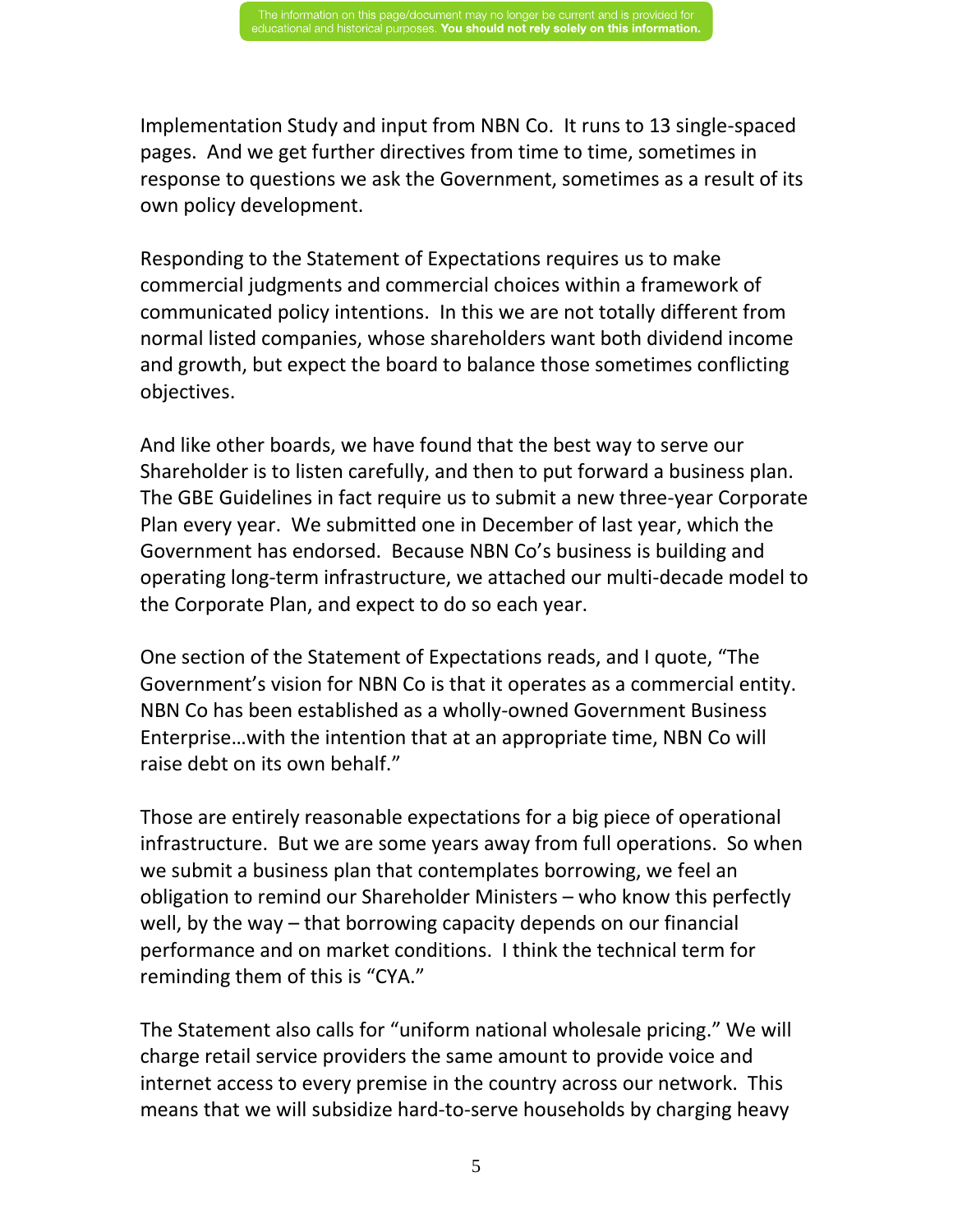users in easy-to-serve neighborhoods more. For this to work, we have to be protected from niche wholesalers who might seek to undercut our prices in lucrative areas.

In this regard we are similar to Australia Post, which requires the same stamps on a standard envelope whether it is being sent around the corner or from Melbourne to Perth, and which is similarly protected against cherry-picking – another technical term – by having the exclusive right to deliver letters up to 250 grams anywhere in Australia.

The Statement of Expectations says that "The Government notes and agrees with the assumption inherent in the business plan that NBN is to be planned as a monopoly national fixed line network…." And there is language describing steps the Government is prepared to take to make this so, including the imposition of a levy on any wholesale operator seeking to serve Brighton and Toorak but not the bush. This issue is sufficiently important to our business model that we mention it whenever we can.

I said earlier that the Board of NBN Co makes commercial choices within a policy framework. We also try to keep visible the commercial constraints within which policy must operate. The capacity for doing that is one of the merits of the GBE format.

Before I end, I want to say a word about oversight, which is an important aspect of governance for any public entity. Very briefly…

- We are of course a regulated entity under several statutes, including the Telecommunications Act 1997, under which we are a licensed carrier, and our very own National Broadband Companies Act 2011, which contains provisions ensuring that NBN Co operates on a wholesale-only basis.
- We are audited by the Australian National Audit Office, which has contracted with Pricewaterhouse Coopers to do the work.
- We furnish ASIC with our annual report, and keep them up to date about things like equity injections and changes in the composition of the Board.
- We report progress to our Shareholder on a quarterly basis.